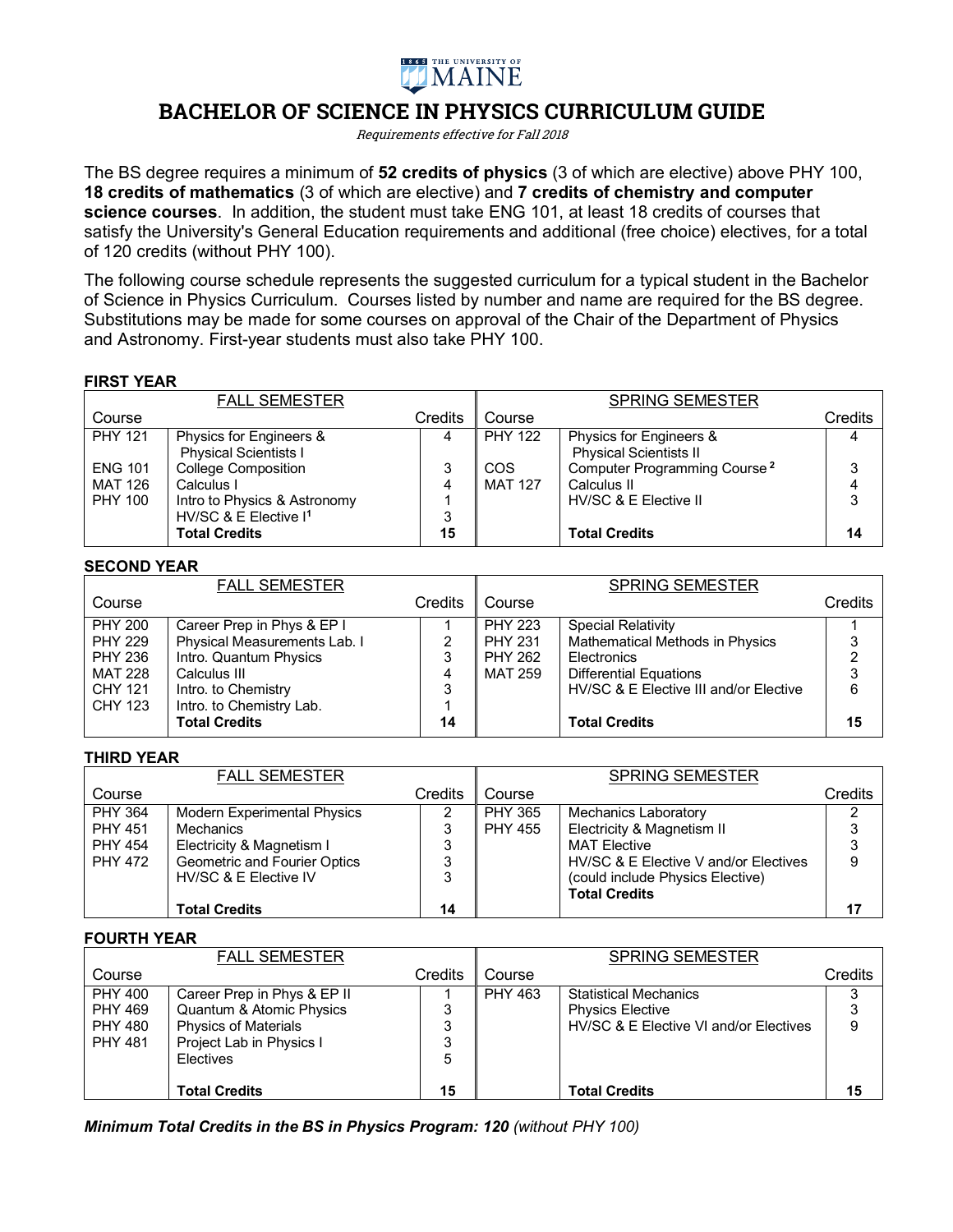## **Notes**

- **1.** Human Values / Social Contexts and Ethics (HV/SC & E), part of the University General Education Requirement, can be satisfied by a careful selection of at least six three-credit courses.
- **2.** Students may take COS 125 or COS 220.

## **PHYSICS ELECTIVES**

(minimum of 3 credits)

| Course         | <b>FALL SEMESTER</b>                                               |
|----------------|--------------------------------------------------------------------|
| <b>PHY 473</b> | <b>Modern Optics Laboratory</b>                                    |
| <b>PHY 496</b> | <b>Field Experience in Physics</b>                                 |
| <b>PHY 501</b> | <b>Mechanics</b>                                                   |
| <b>PHY 574</b> | <b>Methods of Mathematical Physics</b>                             |
| <b>AST 451</b> | Astrophysics I (offered in either the fall or the spring semester) |
|                |                                                                    |
| Course         | <b>SPRING SEMESTER</b>                                             |
| <b>PHY 447</b> | <b>Molecular Biophysics</b>                                        |
| <b>PHY 470</b> | <b>Nuclear Physics</b>                                             |
| <b>PHY 471</b> | <b>Nuclear Physics Laboratory</b>                                  |
| <b>PHY 496</b> | <b>Field Experience in Physics</b>                                 |

PHY 574 may be used as the math elective, provided it is not also used as a physics elective. The three physics elective credits must be chosen from AST 451, PHY 447, PHY 470, PHY 471, PHY 473, PHY 482, PHY 496, PHY 501, and PHY 574 (provided it is not used as a mathematics elective).

## **MATHEMATICS or STATISTICS ELECTIVES**

(minimum of 3 credits)

Students in the BS are required to take 3 credits of mathematics or statistics beyond MAT 259, Differential Equations.

## **Suggested Mathematics Electives**

The following courses cover topics that are useful to physics majors. Other mathematics courses can be chosen with advisor approval to satisfy this elective requirement. Either PHY 231 or PHY 574 can be used to fulfill a mathematics minor, but **not both**.)

- MAT 262 Linear Algebra
- MAT 453 Partial Differential Equations I
- MAT 452 Complex Analysis
- MAT 454 Partial Differential Equations II
- MAT 471 Differential Geometry
- STS 332 Statistics for Engineers
- STS 434 Introduction to Statistics

**Note:** A minor in mathematics requires 24 credits. The BS requirements for mathematics courses include 18 credits. But PHY 231 may be used as one of the courses toward the minor, provided it is the only non-MAT course used for the minor. Thus it is possible for BS majors to earn a minor in mathematics with one additional mathematics course (3 additional credits) beyond the elective requirement above.